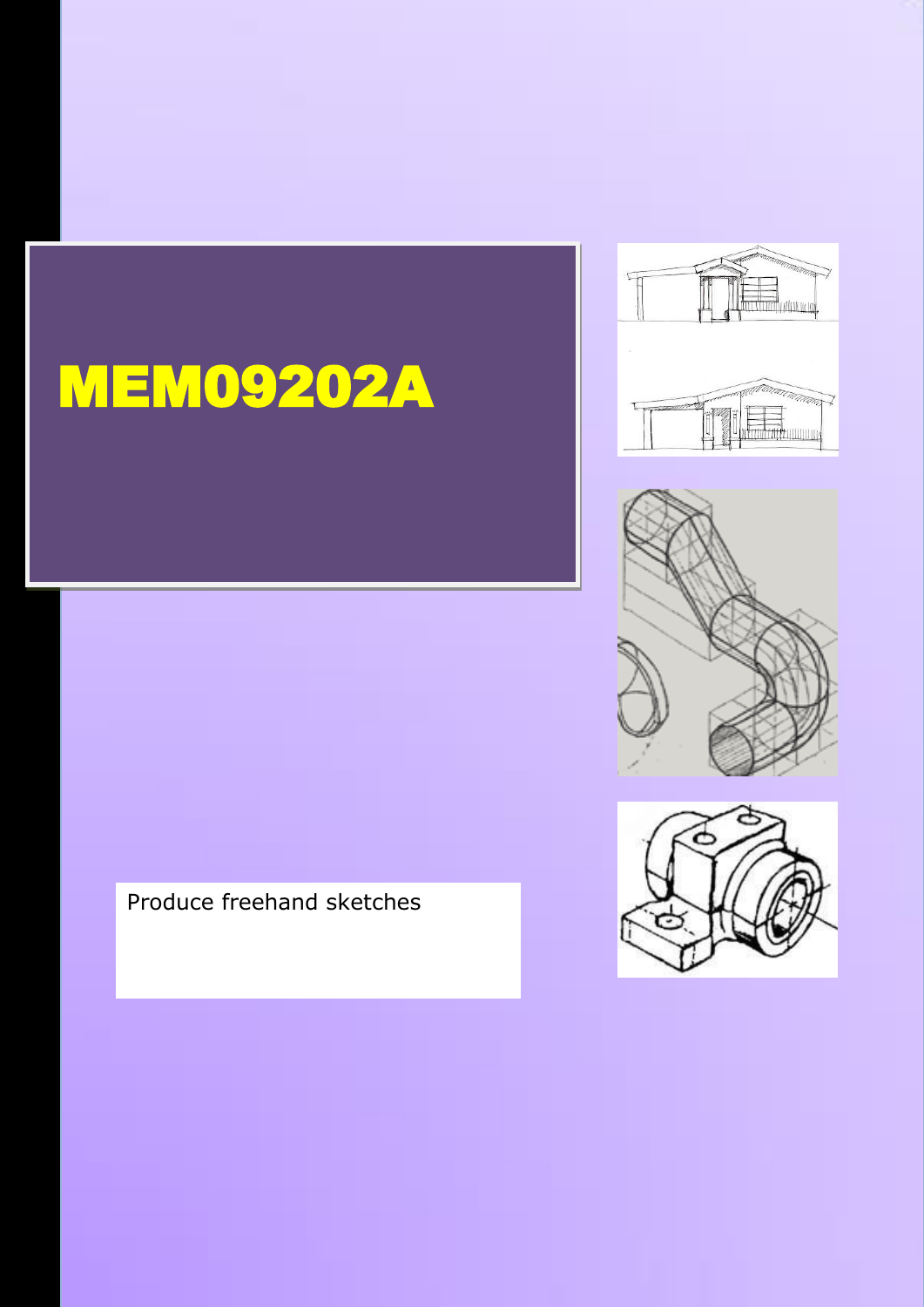Topic 1 - Freehand Sketching Basics

# Contents: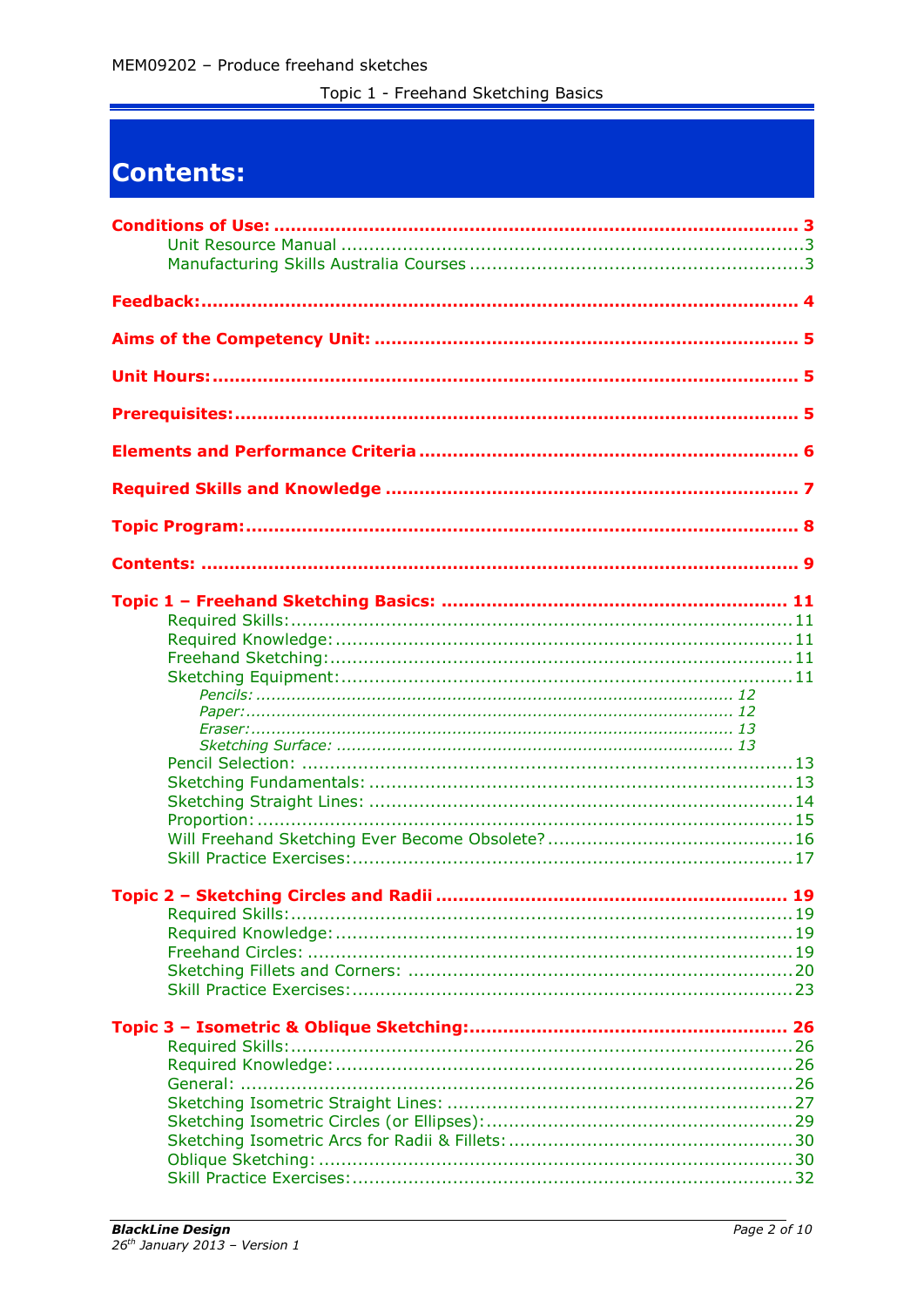| 43 |
|----|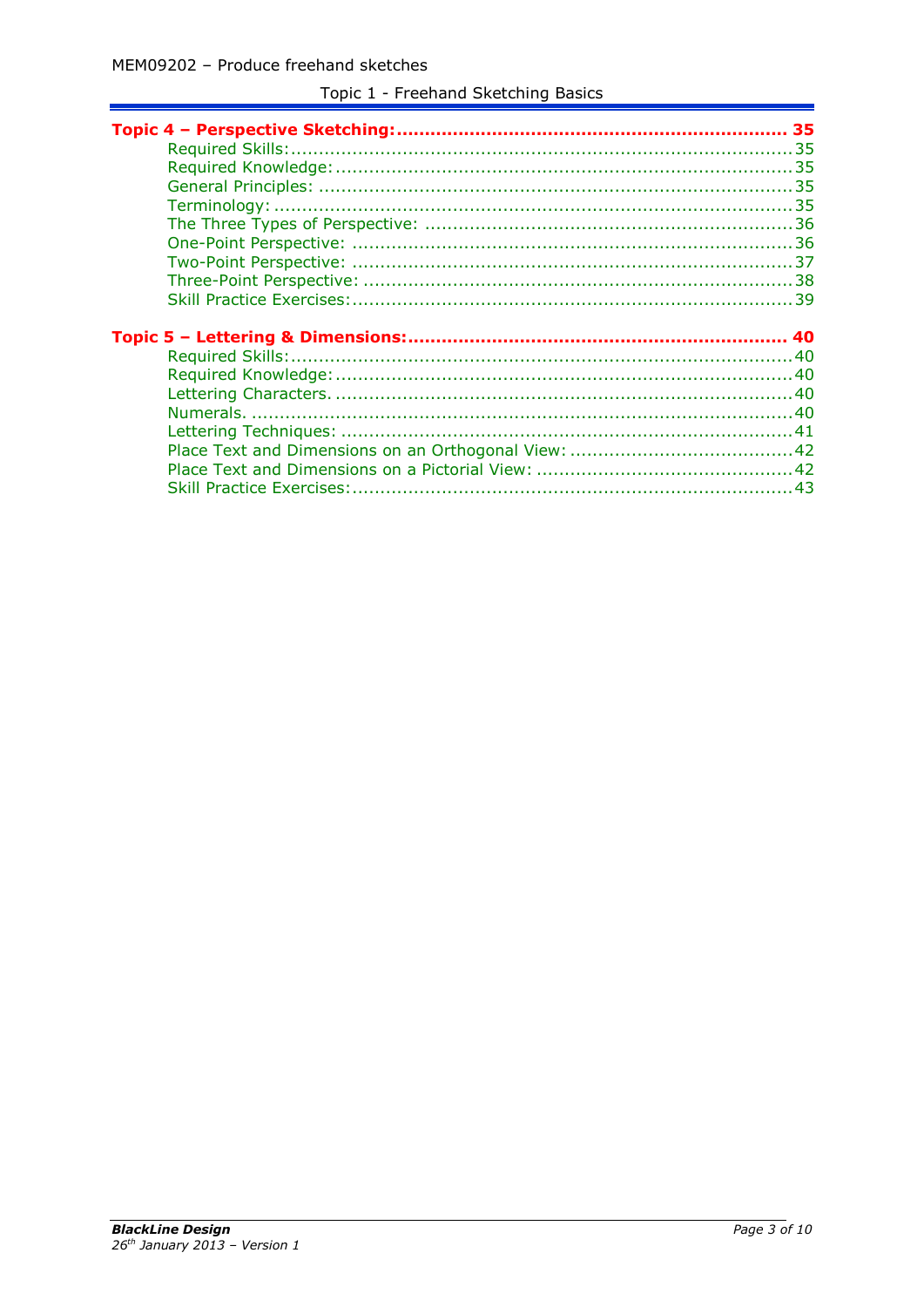# **Topic 1 – Freehand Sketching Basics:**

# **Required Skills:**

On completion of the session, the participants will be able to:

- Sketch using different grade pencils.
- Produce freehand sketches of straight sided profiles.

# **Required Knowledge:**

- Grades of pencils.
- Sketching equipment.

# **Freehand Sketching:**

A freehand sketch is simply a drawing produced by hand without the use of instruments, tools or aids such as straight edges, templates, stencils, tracing, etc. Freehand is an integral part of the creative design process; it can generate concepts or ideas to solve a design problem, and is predominantly utilised by draftspersons on job sites to record the shape of components, structures and buildings prior to producing the detail drawings.

Often freehand sketching can be used to explore and communicate mental concepts that come about in the mind's eye. The process of sketching can solidify and fill out rough concepts. Furthermore, sketching captures the ideas in a permanent form that can be used to communicate the concept to others. In this way, sketches often act as stepping stones to refine and detail the original concept or generate new ideas such as the freehand sketches of Leonardo Da Vinci and Igor Sikorsky's helicopters.



#### *Figure 1.1 – Leonardo Da Vinci's 1493 Helicopter*

The instances of producing computer generated sketches is rare; in creating design concepts, an idea is first sketch on paper and then further refined with more rough sketches. For a design or detail draftsperson, freehand sketching is as important as being able to produce a drawing using a computer and CAD software or manually produced tracing paper or plastic film drawings on drafting machines or drawing boards.

Engineers and architects communicate their thoughts to clients and draftspersons by freehand sketches while a draftsperson used freehand sketching to record the shape and sizes of components or structures on site and use the same sketch to produce detail drawings using CAD or manual drafting methods.

# **Sketching Equipment:**

Freehand sketching requires very few tools, a pencil, eraser, paper and a firm surface to sketch on is all that is required; when sketching on-site, measuring equipment suitable for the task would also be required.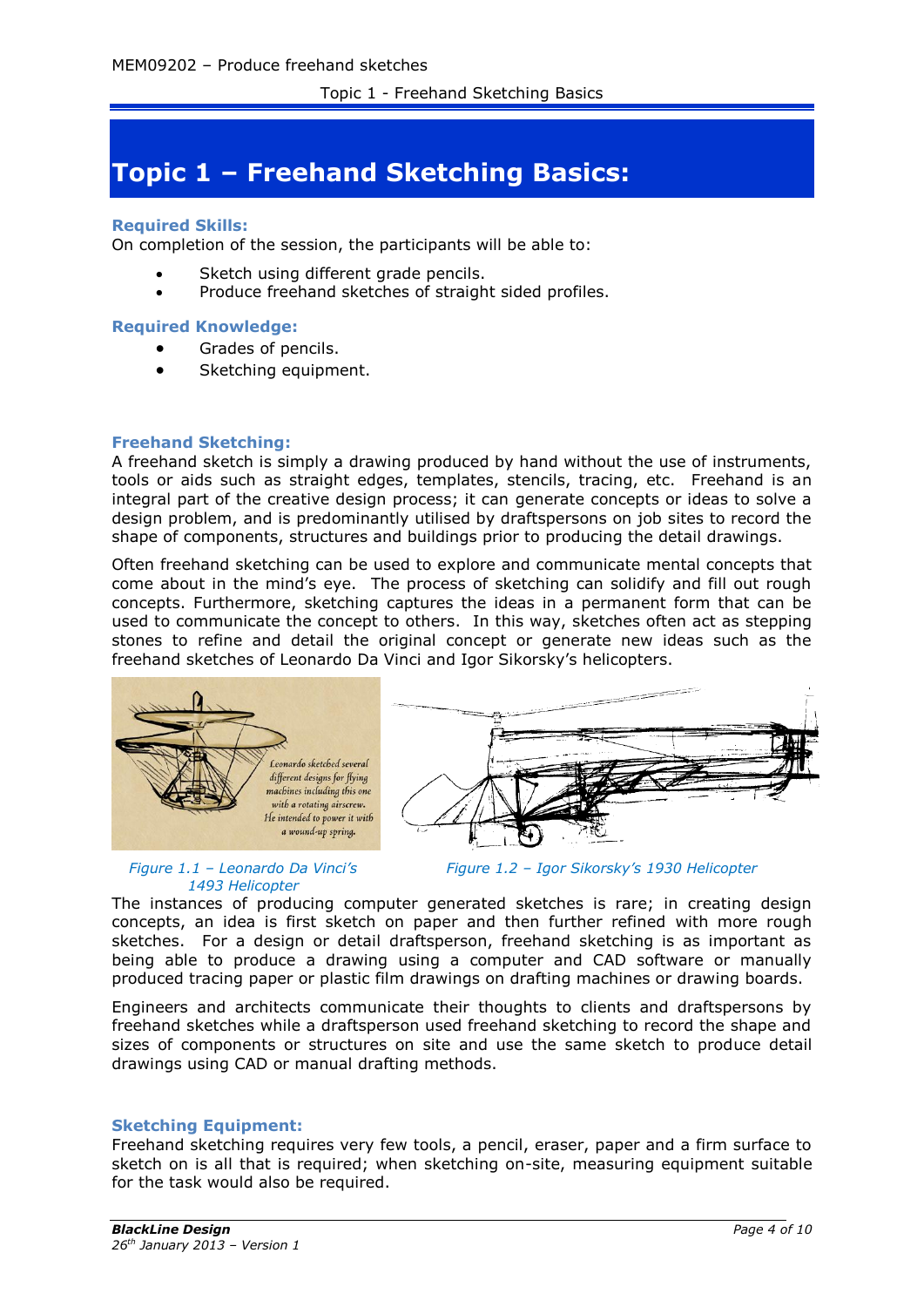#### **Pencils:**

The selection of the correct pencil is important in producing a good sketch. Most pencil cores are made of graphite mixed with a clay binder, leaving grey or black marks that can be easily erased. Graphite pencils are used for both writing and drawing, and the result is durable: although the writing and lines can usually be removed with an eraser, it is resistant to moisture, most chemicals, ultraviolet radiation and natural aging. Other types of pencil core are less widely used. Charcoal pencils are mainly used by artists for drawing and sketching. Colored pencils are sometimes used by teachers or editors to correct submitted texts but are more usually regarded as art supplies, especially those with waxy core binders that tend to smear on paper instead of erasing.

Most pencils used throughout the world are graded on the European system using a continuum from "H" (hardness) to "B" (blackness) as well as "F" to indicate half-way between "H" & "HB". The standard writing pencil is graded "HB" while "F" was used for lettering on drawings. Currently, pencils are available ranging from "9H" to "9B" however the most commonly used pencils range between "3H" & "2B".



#### *Figure 1. 3 - Pencil Grades*

The standard graphite pencil has a graphite core surrounded by a wooden case with the manufacturer's name and grade of graphite printed on the surface. Mechanical (or clutch) pencils can also be used; mechanical pencils are made of plastic and metal which hold a stick of graphite measuring 2.00, 1.40, 1.00, 0.70, 0.50, 0.35, 0.25, 0.18 and 0.13mm in diameter in a variety of grades.



Factor of Miller

*Figure 1.4 – Graphite Pencil Figure 1.5 – Mechanical Pencil Figure 1.6 – Mechanical* 

*Replacement Leads*

# **Paper:**

A variety of sketching medium or paper is available.

#### *Bond Paper:*

Bond paper is a high quality durable paper similar having a weight greater than  $50q/m^2$ and is predominantly used for office stationery and electronic printers. It is widely used for graphic work involving pencil, pen and felt-tip marker, bond paper can sometimes contain rag fiber pulp, which produces a stronger, though rougher, sheet of paper.

# *Cartridge Paper:*

Cartridge paper is a high quality type of heavy paper used for illustration and drawing and is available in  $90q/m^2$  to  $125q/m^2$ . As the name implies, paper of this type was originally used for making paper cartridges for firearms.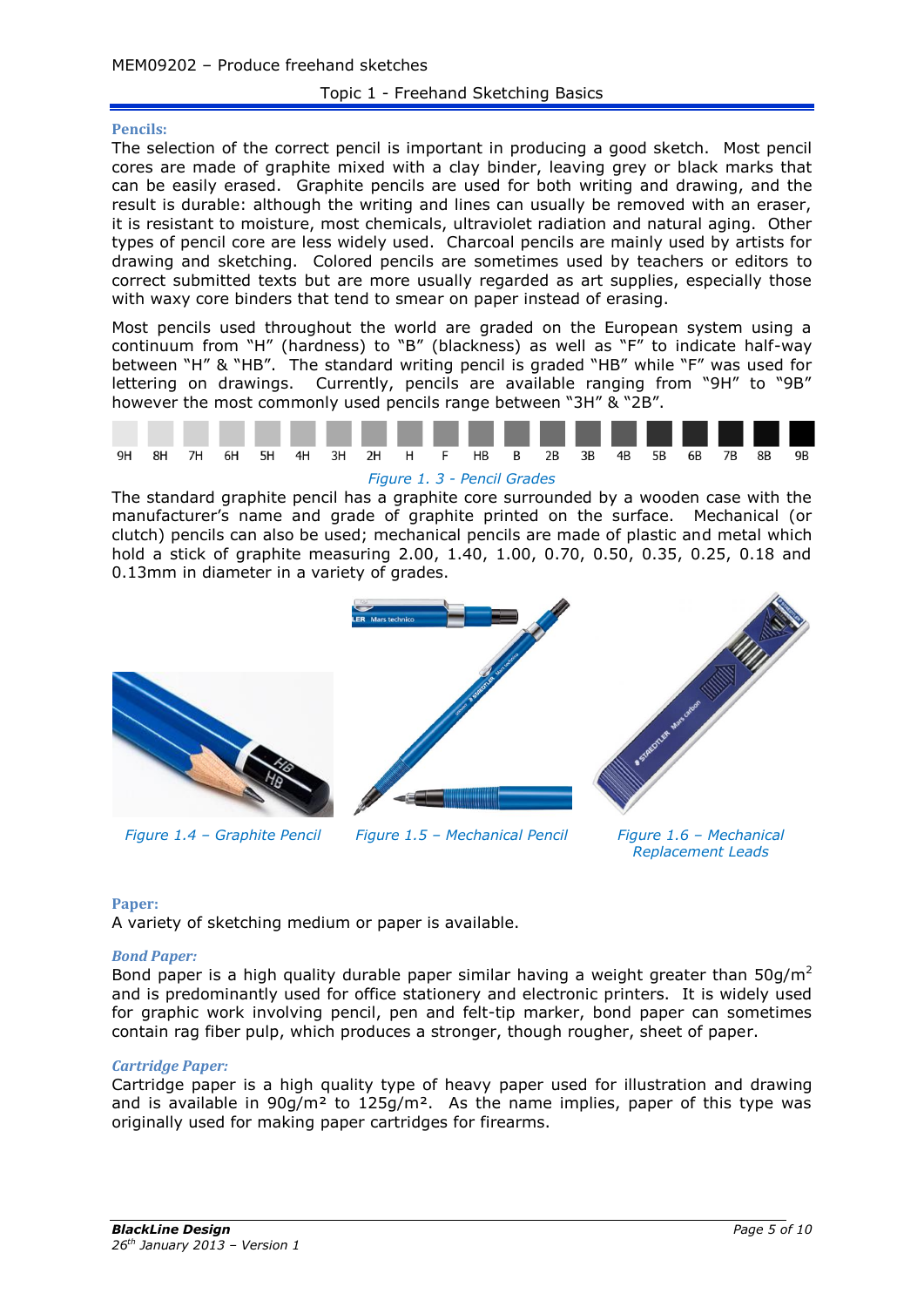#### *Tracing Paper:*

Tracing paper is a type of translucent paper and is made by immersing uncut and unloaded paper of good quality in sulfuric acid for a few seconds. The acid converts some of the cellulose into amyloid form having a gelatinous and impermeable character. When the treated paper is thoroughly washed and dried, the resultant product is much stronger than the original paper. Tracing paper is available from  $42g/m^2$  to  $280g/m^2$ and is a most abrasive surface for sketching using softer graphite.

#### **Eraser:**

The eraser is used to remove unwanted or incorrect pencil lines on a sketch. Erasers have a rubbery consistency with the better erasers used in sketching being white in colour, soft, more flexible and nonabrasive than the coloured erasers.



#### **Sketching Surface:**

Trying to produce a freehand sketch on a single sheet of paper without any backing is nearly impossible. A sketch is easier to produce if the paper is placed on a hard surface; any table with a smooth top, book cover, or a stiff cardboard sheet can assist. A tremendous assistance is a clipboard which is a ridge board with a clip at the top for holding the paper in place. The clipboard can be held with one hand leaving the other free to produce the sketch.

# **Pencil Selection:**

The selection of the correct pencil is an individual decision based on "*feeling*". The majority of people will automatically select a "B" or "HB" for sketching, however, another person may select a "4B" or "3B"; the deciding factor is the *heavy-handedness* of the person and the paper type. Some people exert a lighter pressure to the pencil while others have the grip of a gorilla and exert excess pressure.

Before we look at the selection of a pencil grade with which to sketch, let's look at how a line is applied to the paper. When a line is drawn, the pencil point cuts a groove on the paper surface and a deposit of graphite is applied. A harder grade pencil cuts a deeper and sharper groove and deposits a smaller amount of graphite giving a lighter line; a softer pencil makes a wide shallow groove and deposits a large amount of soft graphite resulting in a thick and dark line. The consequence of using a harder grade pencil results in the groove remaining when the line is erased; a small amount of graphite also remains in the groove which the eraser cannot reach. Although a softer pencil allows the graphite to be fully removed without leaving a groove, the soft graphite easily smudges across the drawing surface.

What pencil do we use? As stated earlier, the decision is based on the pressure a person exerts when sketching and the comfort level of the individual. If you are happy with a "7B" pencil and can sketch without smudging the paper, then use it however if you are comfortable with a "HB" grade, use it too.

# **Sketching Fundamentals:**

The use of straight edges and set-squares to draw straight lines, and compass to draw circles may produce a better looking drawing however the use of instruments slow down the process. Freehand sketches are meant to be quickly produced.

Sketching has three basic stages: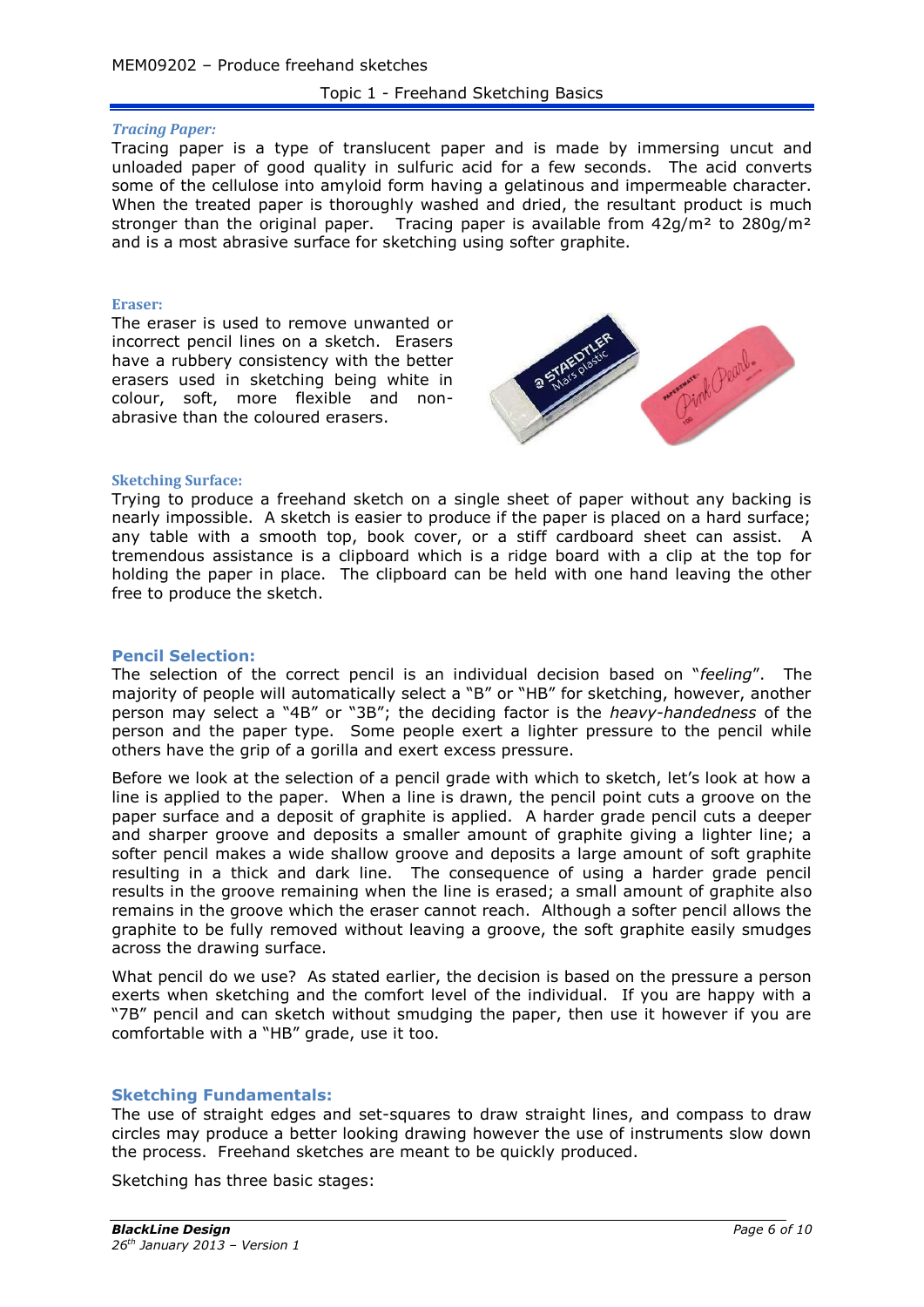# Topic 1 - Freehand Sketching Basics

- Planning The sketch is visualised, and the amount of detail required, then the space required and orientation of the object on the paper determined.
- Outline the Sketch the sketch is outlined using very light lines to establish orientation, proportion and major features. Use the eraser to improve the straightness of lines.

 Sharpening and darkening the lines and adding final details, dimensions All objects can consist of three basic shapes:

- Squares or Rectangles.
- Circles or Ellipses.
- Triangles.

By using a combination of the three basic shapes, any simple or complex sketch can be produced as shown below.



# **Sketching Straight Lines:**

There is no secret to creating good sketches; all that is required is practice, practice and more practice and following the fundamentals:

#### *Alignment of the paper:*

The first thing to do is get into a comfortable position and align the paper into your natural writing angle; when writing, some people like to position the sheet parallel to the table or held at a small angle (approx. 5°) while others can rotate their paper 90°.



*Figure 1.7 Figure 1.8*

<span id="page-6-1"></span>

<span id="page-6-0"></span>[Figure 1.7](#page-6-0) shows the hand writing on paper nearly perpendicular to the person while in [Figure 1.8,](#page-6-1) although the person is left-handed, the paper is rotated about  $60^{\circ}$  to the person; this is your *natural angle* for writing and is no different to sketching. By setting the paper at your *natural angle* all straight lines will be nearly straight and parallel; these we will call the horizontal lines.

To draw vertical lines the sheet can be rotated  $90^\circ$  until the paper is again set to your *natural angle.* Other lines at different angles are obtained by rotating the paper to the required angle and again sketching lines at your *natural angle.*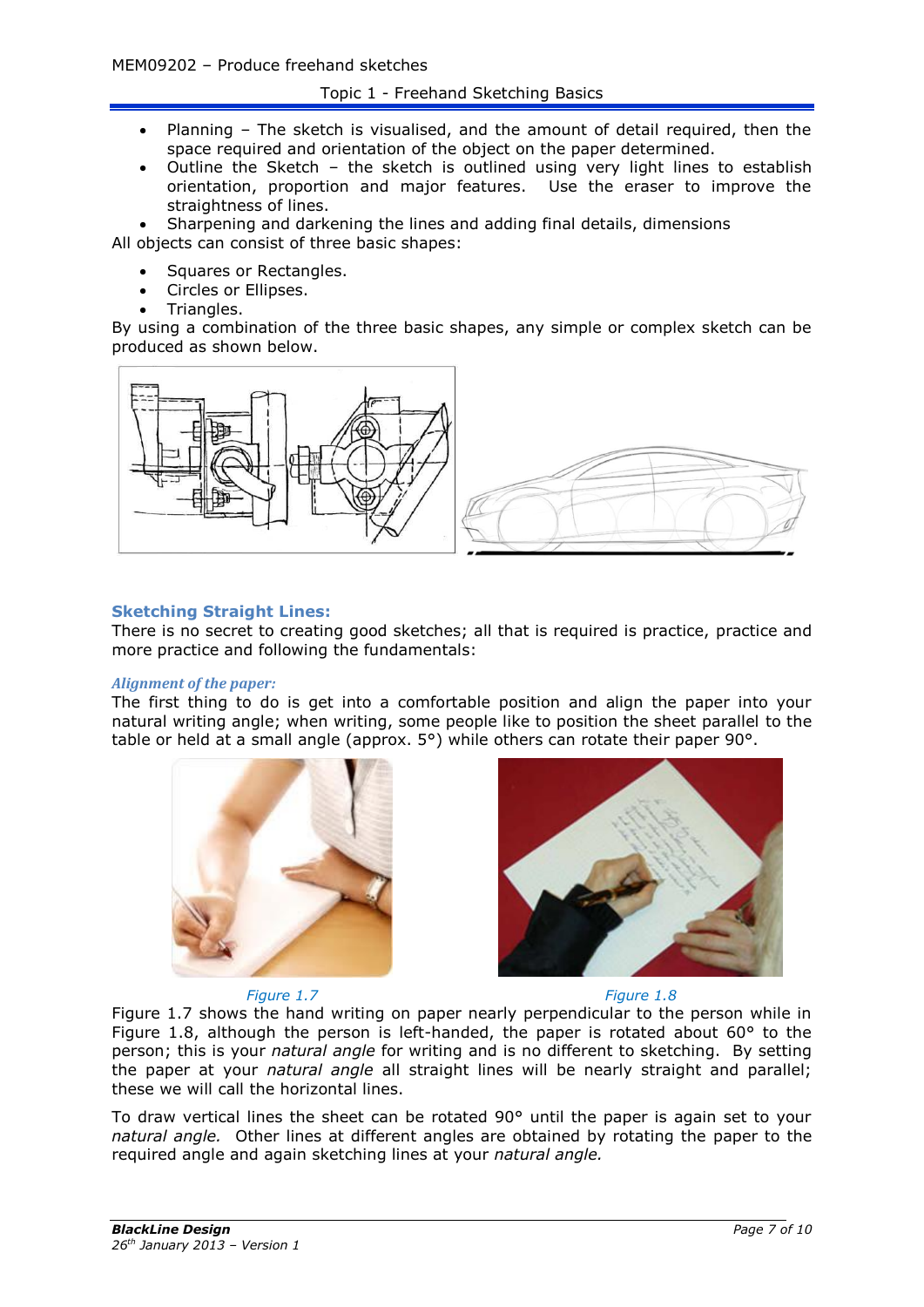# *Hold the Pencil Lightly:*

The pencil should be held between the thumb and fingers without too much pressure being applied. Light pressure will result in light linework and prevent premature fatigue from cramped muscles.

#### *Short Strokes:*

When creating a line, use short light strokes; each stroke should be approximately 15mm to 20mm long. Keep moving the paper so the hand stays in the same position. Short strokes will result in a straight line; longer strokes will curve down and you will end up with a curved line.

The pencil should be pulled along the paper and not pushed against the paper surface as pushing may cause the point to catch in the grain and tear the paper.

#### *Method:*

- First locate the endpoints of the line using dots or small crosses.
- X
- Place your pencil on the starting dot (or cross) and while keeping your eyes on the finish point, use short light strokes to build up a straight line. It does not matter if you move left to right or right to left as long as the pencil is pull and not pushed.
- Erase any part of the line that is curved.

 $\prec$ 

 Redraw the line between the two endpoints of the erased line to complete the line.

The completed straight line remains.

# **Proportion:**

Proportion can be defined as the comparative relationship between objects as to the ratio of size, quantity, number etc. It is imperative sketches are produced in proportion to retain a true perspective of the shape and size of what is being sketched.

Sketching to proportion does not mean drawing to size; if a 200mm square plate is to be sketched, the height and width of the sketch can be 52mm x 49mm, 120mm x 122mm, 89mm x 91mm or any other size as long as it looks like a square.

Sketching to proportion gives a better perspective to a third party viewing the sketch and IF a dimension is missing, then a reasonable guestimate (between a guess and an estimate) can be assumed until the missing dimension can be confirmed.







Δ

<span id="page-7-2"></span><span id="page-7-1"></span>

*Figure 1.9 Figure 1.10 Figure 1.11*

<span id="page-7-0"></span>[Figure 1.9](#page-7-0) & [Figure 1.10](#page-7-1) both show sketches of a square and although both are of different sizes, each looks like a square, the only missing information is the size. [Figure](#page-7-2) 

X

 $\times$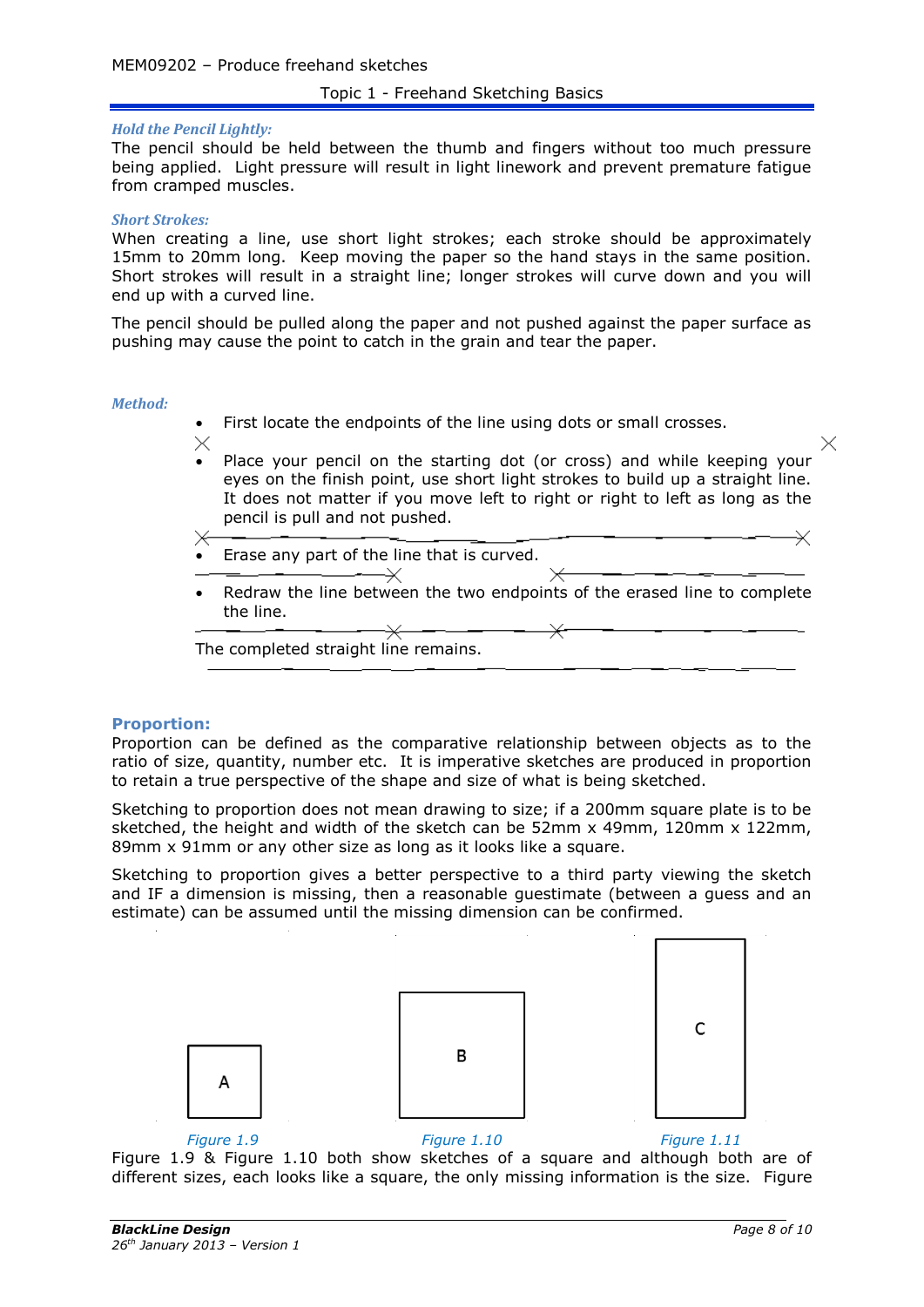[1.11](#page-7-2) on the other hand is supposed to represent a square however a third person could be forgiven if they thought the shape was a rectangle.

# **Will Freehand Sketching Ever Become Obsolete?**

CAD has almost totally eliminated manual drafting (ink and pencil on paper) techniques. Although many computers and electronic pads offer sketching programs, it is unlikely that freehand sketching will disappear in the short future. Comparing calculations to freehand sketching, it is just as easy to determine an answer to a simple question in your head or using a sheet of paper rather than starting up the computer, logging in, starting the application and then typing the numbers. Freehand sketching the shapes is quicker and thoughts are easily conveyed to others; all that is needed is a pencil, eraser and a sheet/s of paper.

Even if pencil and paper are totally replaced by electronic equipment and programs, freehand sketching techniques will still be helpful; instead of using a pencil on paper, we will use an electronic pen on a tough screen. The only difference is the medium. The freehand sketching techniques are unlikely to change.